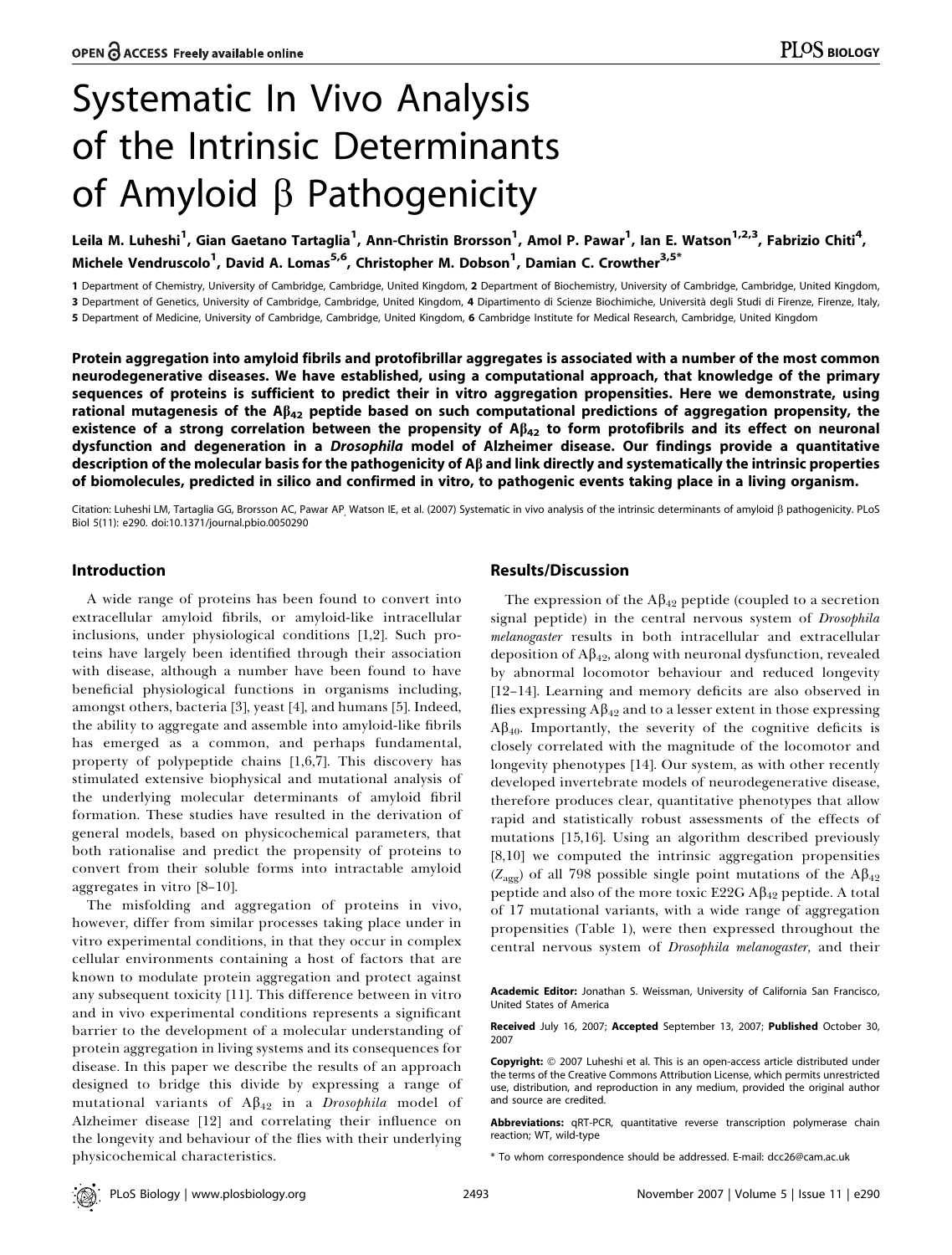## Author Summary

A wide range of diseases, including diabetes and common brain diseases of old age, are characterised by the deposition of protein in the affected tissues. Alzheimer disease, the most common neurodegenerative disorder, is caused by the aggregation and deposition of a peptide called A $\beta$  in the brain. We have previously developed a computational procedure that predicts a particular peptide or protein's speed of aggregation in the test tube. Our goal was to test whether the speed of aggregate formation that we observe in the test tube is directly linked to the brain toxicity that we see in our fruit fly model of Alzheimer disease. We made flies that produce each of 17 variant forms of A $\beta$  and show that the toxicity of each variant is closely linked to the tendency of each variant to form small soluble aggregates. Our computational procedure has previously been shown to be applicable to a wide range of different proteins and diseases, and so this demonstration that it can predict toxicity in an animal model system has implications for many areas of diseaserelated research.

effects were compared to those of wild-type (WT) and E22G  $A\beta_{42}$  expression. The longevity of multiple lines of flies ( $n=4-4$ 6 independent lines) for each variant was compared to that of flies expressing the WT or  $E22G \,\mathrm{A}\beta_{42}$  peptide. This pooling of data from multiple independent lines for each  $A\beta_{42}$  mutant studied serves as a control for the potential variation in expression levels between transgene insertion sites. In addition, the locomotor ability of a representative selection of the  $A\beta_{42}$ -variant-expressing flies was assessed to provide a measure of the early effects of the peptides on neuronal dysfunction. Examples of the results of this analysis are shown for four of the variants studied (Figure 1).

Flies expressing the WT  $A\beta_{42}$  peptide have a median survival of 24  $\pm$  1 d; flies expressing the E22G A $\beta_{42}$  peptide associated with familial Alzheimer disease have a median survival of only  $8 \pm 1$  d. In contrast, some of the peptide variants are less harmful. For example, flies expressing F20E  $A\beta_{42}$  have a median survival of 29  $\pm$  1 d (Figure 1A), and flies expressing I31E/E22G A $\beta_{42}$  peptide have a median survival of  $27 \pm 1$  d (Figure 1B), representing substantial increases in longevity compared to WT and E22G  $\mathcal{A}\beta_{42}$  flies. Furthermore, the longevity of these variants is comparable to that of flies expressing the A $\beta_{40}$  peptide (median survival = 30  $\pm$  1 d; Figure S1A and S1B), which has been previously shown to be non-toxic when expressed both in transgenic flies [12,13] and in transgenic mice [17]. F20E  $\mathbf{A}\mathbf{\beta}_{42}$  and I31E/E22G  $\mathbf{A}\mathbf{\beta}_{42}$  flies also have very significantly improved locomotor ability compared to WT and E22G  $\mathbf{A}\beta_{42}$  flies (Figure 1C and 1D; Videos S1 and S2) and are comparable in locomotor performance to flies expressing the  $A\beta_{40}$  peptide (Figure S1C and S1D). We also analysed a range of  $A\beta_{42}$  variants that were more harmful than the WT peptide; for example, flies expressing the E11G or M35F variants of the  $A\beta_{42}$  peptide have significantly shorter lifespans than WT  $\mathbf{A}\beta_{42}$  flies (median survival =  $21 \pm 1$  and  $15 \pm 1$  d, respectively; Figure 1E and 1F).

Quantitative analysis of all 17  $A\beta$  variants studied reveals a highly statistically significant correlation between the propensity of a variant to aggregate  $(Z_{\text{agg}})$  and its effect on the survival of the flies ( $S_{\text{tox}}$ ) (Figure 2A;  $r = 0.75$ ,  $p = 0.001$ ). A significant correlation is also observed when we analyse the relationship between the predicted aggregation propensity

Table 1. Predicted Aggregation Propensity and In Vivo Toxicity of the  $A\beta$  Variants Studied

| $A\beta_{42}$ Mutant        | а<br>$Z_{agg}$ | b<br>$S_{\rm{tox}}$ |
|-----------------------------|----------------|---------------------|
|                             |                |                     |
| L17R                        | 0.73           | $\mathbf{0}$        |
| <b>F20E</b>                 | 0.66           | 0.03                |
| D7R                         | 0.76           | 0.19                |
| <b>K16W</b>                 | 0.76           | 0.19                |
| WT $AB_{42}$                | 0.75           | 0.20                |
| R <sub>5</sub> Y            | 0.70           | 0.23                |
| A <sub>2</sub> F            | 0.72           | 0.23                |
| <b>H14W</b>                 | 0.82           | 0.27                |
| <b>E11G</b>                 | 0.79           | 0.34                |
| <b>N27W</b>                 | 0.80           | 0.45                |
| M35F                        | 0.79           | 0.53                |
| E22G                        | 0.85           | 0.73                |
| <b>H6W/E22G</b>             | 0.83           | 0.65                |
| G9T/E22G                    | 0.84           | 0.77                |
| F4D/E22G                    | 0.84           | 0.45                |
| 131E/E22G                   | 0.85           | 0.13                |
| $\mathsf{A}\mathsf{B}_{40}$ | 0.70           | $\mathbf{0}$        |

<sup>a</sup>The  $Z_{\text{agg}}$  value of an A $\beta$  mutational variant is determined as the average over its aggregation propensity profile (see Materials and Methods). The value of  $Z_{\text{aqq}}$  ranges between 0.5 and 1.0 for most peptides and proteins. Below 0.5, polypeptide chains are unusually resistant to aggregation; by contrast, above 1.0, they are extremely aggregation-prone.

<sup>b</sup>The effect of a mutational variant on fly survival (measured by  $S_{\text{tox}} = (S_{\text{max}} - S_{\text{mut}})/S_{\text{max}}$ ) is obtained by comparing the survival time of the flies in which it was expressed ( $S<sub>mut</sub>$ ) to the survival time of flies expressing  $A\beta_{40}$  (S<sub>max</sub>), which was used as a negative control. doi:10.1371/journal.pbio.0050290.t001

 $(Z_{\text{agg}})$  of a representative selection of A $\beta$  variants and their effects on mobility or locomotor performance  $(M_{\text{tox}})$  (Figure 2B;  $r = 0.65$ ,  $p = 0.009$ ). We have also verified that correlations exist between the measured aggregation rates  $(K_{\text{avg}})$  and both  $S_{\text{tox}}$  and  $M_{\text{tox}}$  for a representative selection of the A $\beta_{42}$ variants, as we would expect from our predictions (Figure 3).

Whilst our analysis reveals a significant relationship between the aggregation propensity of  $A\beta_{42}$  and its effects on neuronal integrity in vivo, it has also uncovered a small number of variants that do not conform to this trend, most notably the I31E/E22G  $\mathbf{A}\beta_{42}$  peptide. In order to determine the significance of such divergent behaviour for the origins of  $A\beta_{42}$  pathogenicity, we selected one peptide whose effects on the longevity and mobility of the flies is well predicted by its  $Z_{\text{agg}}$  (F20E) and one whose effects did not correlate with its  $Z_{\text{agg}}$  (I31E/E22G) and performed further analysis of their aggregation in vitro and in vivo.

The F20E mutation is predicted to reduce significantly the propensity of the  $A\beta_{42}$  peptide to aggregate (Table 1). Indeed, when we measure the rate of aggregation using thioflavin T fluorescence we find that F20E A $\beta_{42}$  does aggregate significantly more slowly in vitro than the WT A $\beta_{42}$  peptide ( $t_{1/2}$  = 44 and 11 min, respectively; Figure 4A), in good accord with our predictions.

The in vivo aggregation of the F20E  $\mathbf{A}\beta_{42}$  peptide is also significantly reduced compared to that of the WT  $\mathbf{A}\beta_{42}$ peptide. Anti-A $\beta_{42}$  immunohistochemistry using a C-terminal-specific antibody that binds an epitope (A $\beta$  residues 35– 42) [18] that does not include the residues being studied here, reveals progressive accumulation of  $A\beta_{42}$  in the brains of WT- $A\beta_{42}$ -expressing flies from 10 d of age, with extensive deposition being evident by day 20 (Figure 4B). In contrast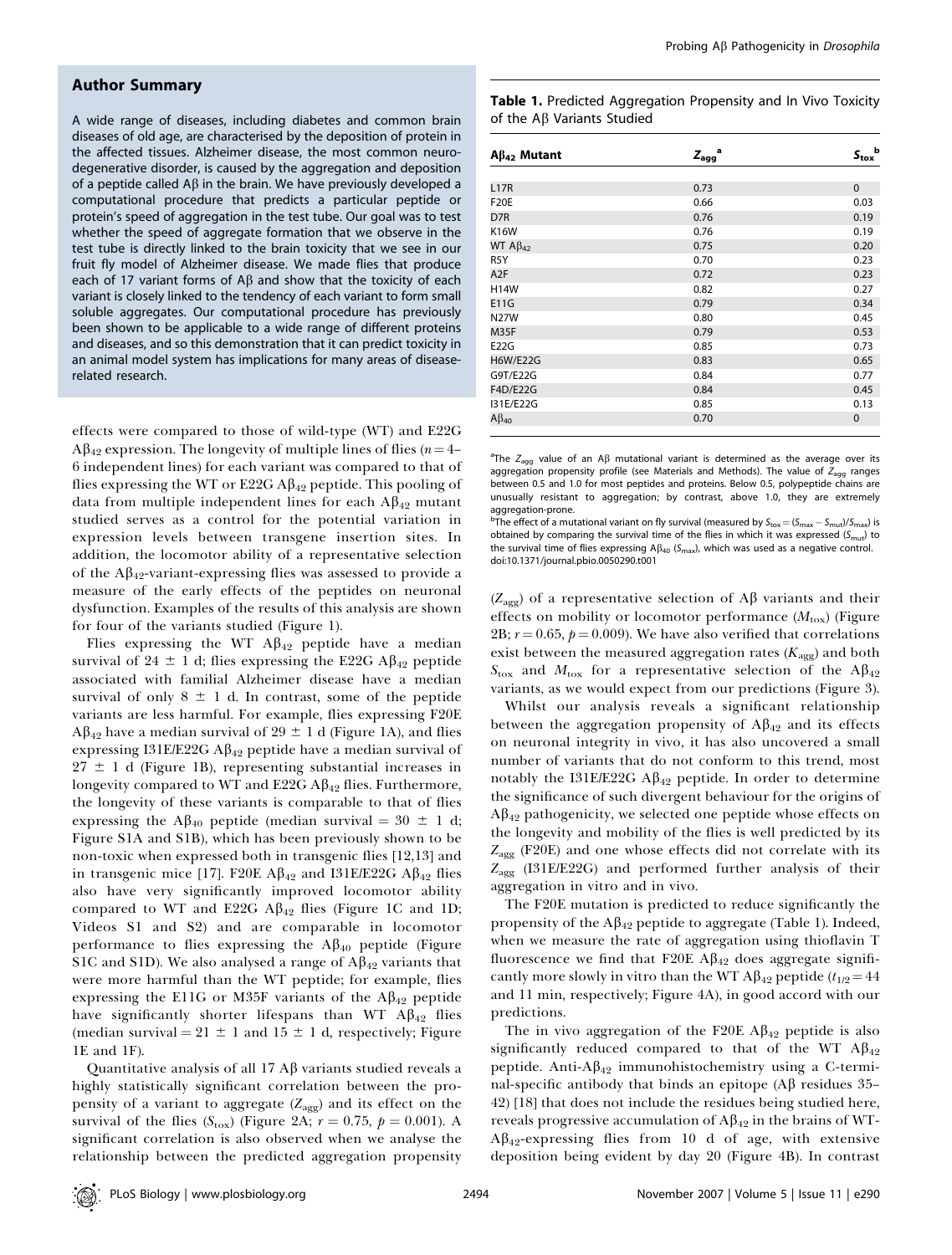

Figure 1. Correlation between Predicted Aggregation Propensity and In Vivo Effects of  $A\beta_{42}$  Mutants

(A) Flies expressing F20E A $\beta_{42}$  (blue line) live significantly longer (median survival 29  $\pm$  1 d,  $n = 400$ ,  $p < 0.0001$ ) than flies expressing WT A $\beta_{42}$  (red line) (median survival  $24 \pm 1$  d,  $n = 100$ ).

(B) Flies expressing I31E/E22G A $\beta_{42}$  (blue line) show a dramatic increase in longevity (median survival = 27  $\pm$  1 d, n = 600, p < 0.0001) compared to flies expressing E22G A $\beta_{42}$  (red line) (median survival = 8  $\pm$  1 d, n = 100).

(C) Flies expressing the F20E A $\beta_{42}$  peptide (blue squares) have significantly improved locomotor ability ( $p < 0.001$ ,  $n = 90$  observations per line per time point) compared with flies expressing the WT  $\mathsf{AB}_{42}$  peptide (red circles).

(D) Flies expressing the I31E/E22G A $\beta_{42}$  peptide (blue squares) have significantly improved locomotor ability ( $p < 0.001$ ,  $n = 90$  observations per line per time point) compared to flies expressing E22G A $\beta$ 42 (red circles).

(E) Flies expressing E11G A $\beta_{42}$  (green line) die significantly quicker (median survival 21  $\pm$  1, n = 500, p < 0.0001) than those expressing WT A $\beta_{42}$  (red line) (median survival 26  $\pm$  1 d, n = 100).

(F) Flies expressing M35F A $\beta_{42}$  (green line) die significantly more quickly (median survival = 15  $\pm$  1, n = 500, p < 0.0001) than those expressing WT A $\beta_{42}$ (red line) (median survival 26  $\pm$  1 d, n = 100). Larger values of  $S_{\text{tox}}$  indicate higher toxicity doi:10.1371/journal.pbio.0050290.g001

to this behaviour, flies expressing F20E  $\mathbf{A}\beta_{42}$  show no signs of  $A\beta_{42}$  deposition at day 20 (Figure 4C). Quantitative reverse transcription polymerase chain reaction (qRT-PCR) analysis of  $A\beta_{42}$  transcription levels was also carried out on WT  $A\beta_{42}$ and two independent lines of F20E  $\mathbf{A}\beta_{42}$  fly brains to ensure that the reduced deposition and toxicity of the F20E  $\mathbf{A}\beta_{42}$  peptide was not due to coincidentally lower transcription levels. In fact, the F20E  $\mathbf{A}\beta_{42}$  transgene was transcribed at slightly higher levels than WT  $A\beta_{42}$  (Figure S2) in both lines tested.

That the F20E  $\mathbf{A}\beta_{42}$  peptide does not form in vivo deposits, despite being able to form amyloid fibrils in vitro (albeit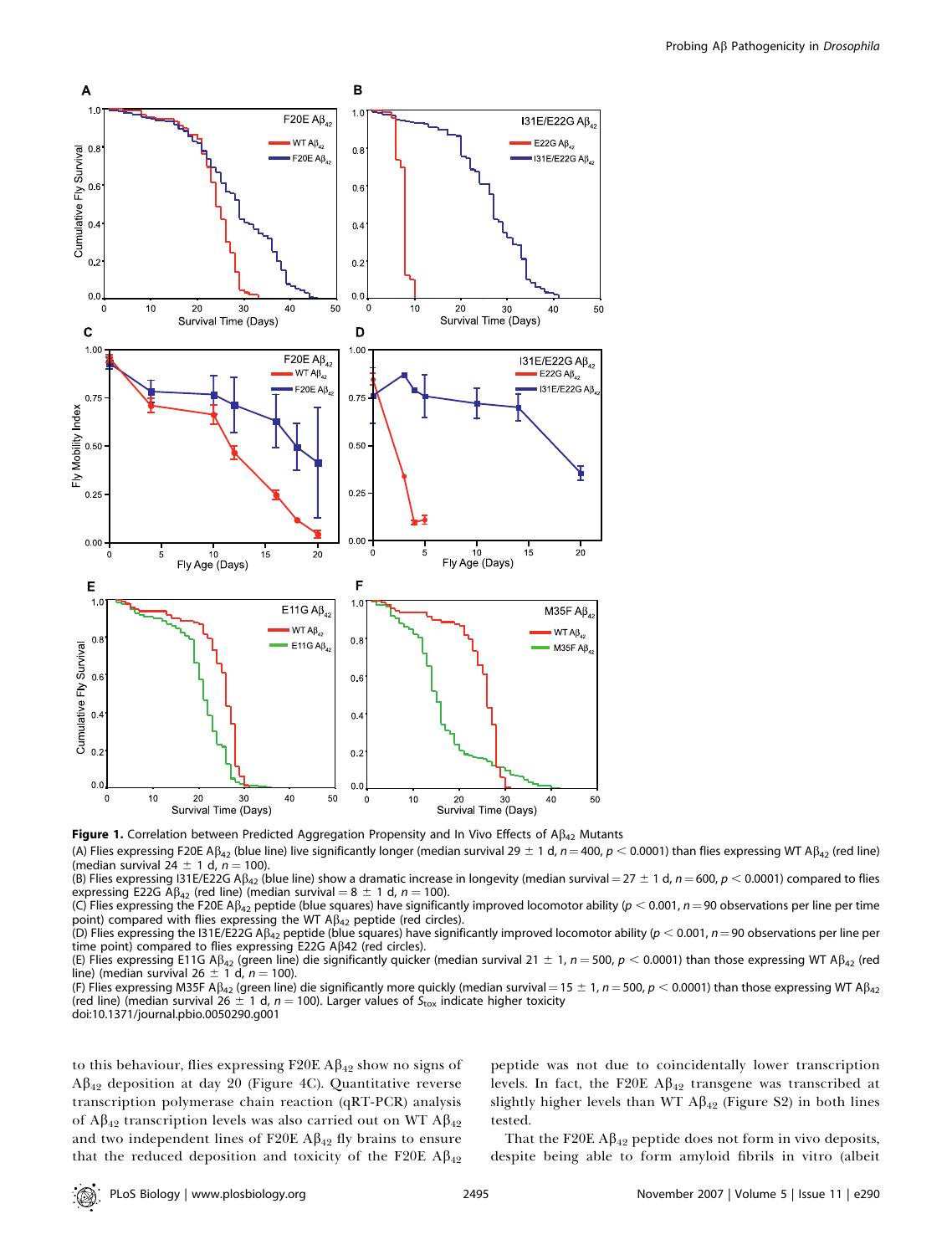

Figure 2. Correlation between In Vivo Toxicity and Aggregation Propensity ( $Z_{agg}$ )

(A) There is a significant correlation between the propensities of the A $\beta_{42}$  variants to aggregate ( $Z_{\text{aq}}$ ) and the relative survival of the flies ( $S_{\text{tox}}$ ;  $r = 0.75$ , p  $= 0.001$ . (B) There is a similarly significant correlation between the propensities of A $\beta_{42}$  variants to aggregate ( $Z_{agg}$ ) and the locomotor abilities of the flies ( $M_{\text{tox}}$  r

 $= 0.65, p = 0.009.$ In both panels the errors in the in vivo measurements (y-axis) are standard errors of the mean arising from the average of the independent lines tested for each variant. The errors in the predictions of aggregation propensity ( $Z_{agg}$ ) are also shown (x-axis).

doi:10.1371/journal.pbio.0050290.g002

significantly more slowly than WT  $A\beta_{42}$ ) suggests that the F20E mutation reduces the aggregation propensity of  $A\beta_{42}$ sufficiently to allow cellular clearance mechanisms such as proteases (e.g., neprilysin) [13] to prevent its accumulation in vivo. We conclude, therefore, that the increased longevity and locomotor performance of F20E  $\mathbf{A}\beta_{42}$  flies are indeed attributable to a measurable reduction in the aggregation propensity of this peptide in vivo, as predicted by our analysis.

In the case of the I31E/E22G  $\mathbf{A}\beta_{42}$  variant there appears to be no correlation between its predicted aggregation propensity (which is very similar to that of the highly pathogenic E22G  $\mathbf{A}\beta_{42}$  peptide; Table 1) and its effects on longevity and locomotor behaviour in the fly (Figure 1B and 1D). However, studies of the I31E/E22G and E22G  $\mathbf{A}\beta_{42}$  peptides in vitro show that, as predicted by our algorithm, they aggregate at very similar rates  $(t_{1/2} = 7$  and 4 min, respectively; Figure 4D). Furthermore, anti- $A\beta_{42}$  immunohistochemistry reveals similar levels of deposition in the brains of both E22G- and I31E/ E22G-A $\beta_{42}$ -expressing flies at 8 d of age (Figure 4E and 4F) that cannot be accounted for by variations in transcription level as measured by qRT-PCR (Figure S2). Together these observations confirm that our predictions of aggregation propensity are accurate for these peptides in vivo as well as in vitro. To determine the consequences of peptide deposition on the integrity of the brain, we looked for the presence of vacuoles, which are a well-documented sign of neurodegeneration [19]. Despite comparable levels of deposition, the vacuoles seen in the brains of E22G-A $\beta_{42}$ -expressing flies are entirely absent from the brains of  $131E/E22G-A\beta_{42}$ -expressing flies. In this case, therefore, the relationship between the presence of  $A\beta_{42}$  deposits and the functional and anatomical integrity of the brain does not appear to hold.

This observation is reminiscent of the finding that there are cases in which the presence of  $A\beta$  plaques in the brains of elderly humans, and indeed in transgenic mouse models of Alzheimer disease, does not correlate with cognitive ability [20,21]. It has been proposed, in explanation of this finding, that the neuronal dysfunction and degeneration historically attributed to the presence of  $A\beta$  amyloid fibrils in the brains

of patients with Alzheimer disease may in fact be caused by the concomitant presence of prefibrillar aggregates [22–24]. With this in mind, the unexpected in vivo effects of variants such as the I31E/E22G  $\mathbf{A}\beta_{42}$  peptide prompted us to develop a second algorithm (see Materials and Methods) by analysing a set of data for which the rates of formation of protofibrils containing  $\beta$ -sheet structure have been reported [8]. This algorithm is able to predict the propensity of other polypeptides to form protofibrils. Whilst there are a few  $A\beta_{42}$  variants (including I31E/E22G  $A\beta_{42}$ ) whose global aggregation propensities  $(Z_{\text{agg}})$  do not correlate well with their in vivo effects on neuronal dysfunction (Figure 2), we find that the predicted propensities of these variants to form protofibrillar aggregates  $(Z_{\text{tox}})$  correlate very strongly with their in vivo effects (S<sub>tox</sub>,  $r = 0.83$ ,  $p < 0.00001$ ;  $M_{\text{tox}}$ ,  $r = 0.75$ ,  $p = 0.001$ ; Figure 5).

We propose, therefore, that the effects of all  $A\beta_{42}$  variants in the flies can be directly attributed to their effects on the intrinsic propensities to form deleterious protofibrillar aggregates. It is extremely interesting in this regard that a comparison, using electron microscopy, of the morphology of E22G and I31E/E22G  $\mathbf{A}\beta_{42}$  aggregates formed under identical conditions reveals the presence of a significant quantity of protofibrils in the former and only well-defined fibrils in the latter (Figure S4). Furthermore, we propose that it is possible to predict accurately in silico the in vivo effects of the  $A\beta_{42}$ peptide from a knowledge only of the intrinsic physicochemical properties of its constituent amino acids. We believe that this approach to understanding the determinants of protein misfolding in vivo will be applicable to many other diseases as we have demonstrated previously that the physicochemical parameters that determine the aggregation propensity of  $A\beta$ also determine the aggregation behaviour of a wide range of both disease- and non-disease-related proteins [10,25].

It is also remarkable that, despite the fact that the intrinsic aggregation propensities of typical protein sequences vary by at least five orders of magnitude [25], we have been able to achieve profound alterations in the pathogenic effects of  $A\beta_{42}$  by increasing or decreasing its propensity to aggregate by less than 15%. This result suggests that proteins implicated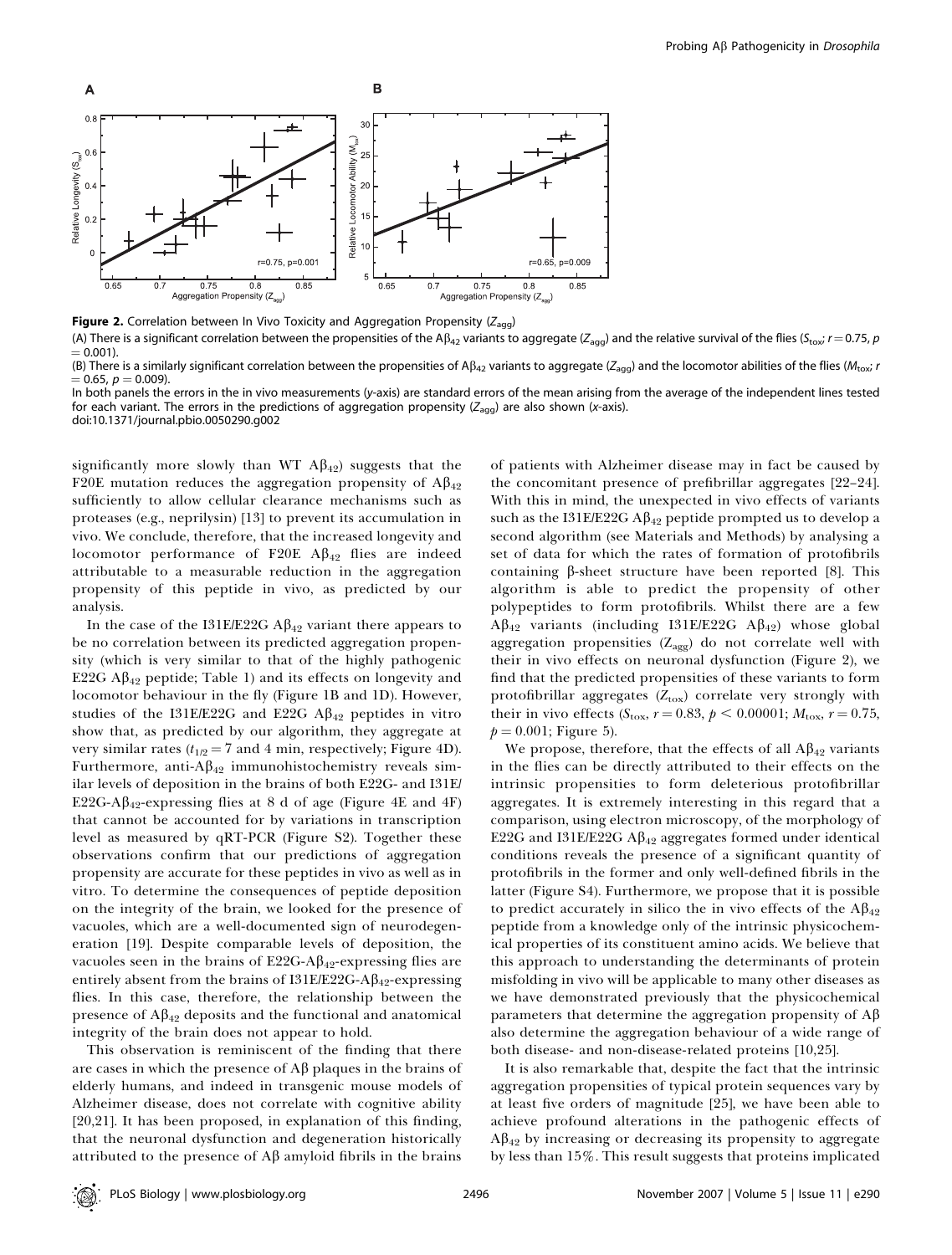

Figure 3. Correlation between Measured Aggregation Rate ( $K_{\text{agg}}$ ) and both Longevity ( $S_{\text{tox}}$ ) and Locomotor Performance ( $M_{\text{tox}}$ )

There is a significant correlation between neuronal dysfunction measured both by longevity (A) ( $S_{\text{tox}}$ ;  $r = 0.79$ ,  $p = 0.017$ ) and mobility (B) ( $M_{\text{tox}}$ ;  $r = 0.73$ ,  $p = 0.03$ ) and the rate of aggregation ( $K_{\text{agg}}$ ) in vitro (measured by thioflavin T fluorescence). doi:10.1371/journal.pbio.0050290.g003

in misfolding diseases are likely to be extremely close to the limit of their solubility under normal physiological conditions [26], and consequently the small alterations in their concentration, environment, or sequence, such as occur with genetic mutations [27] or with increasing age [23], are likely to be the fundamental origin of these highly debilitating and increasingly common conditions [28].

In conclusion, we have presented accurate, quantitative measurements of the relationships between the manifestations of neuronal dysfunction in a complex organism, such as locomotor deficits and reduced lifespan, and the fundamental physicochemical factors that determine the propensity of the  $A\beta_{42}$  peptide to aggregate into protofibrils. These results provide compelling evidence that, despite the presence within the cell of multiple regulatory mechanisms such as molecular chaperones and degradation systems [29], it is the intrinsic, sequence-dependent propensity of the  $A\beta_{42}$  peptide to aggregate to form protofibrillar aggregates that is the

primary determinant of its pathological behaviour in living systems.

#### Materials and Methods

Generation of D. melanogaster expressing mutant  $A\beta_{42}$  peptides. Mutant  $A\beta_{42}$  expression constructs were produced by site-directed mutagenesis of the WT  $A\beta_{42}$  sequence in the pMT vector (Invitrogen) and were subcloned into the pUAST vector. Transgenic Drosophila expressing the desired  $A\beta_{42}$  variants were generated according to the procedures described by Crowther et al. [12].

Survival assays. All survival assays were carried out as described previously [12]. Survival curves were calculated using Kaplan–Meier statistics, and differences between them analysed using the log rank method. All survival times in the text are given as median  $\pm$  standard error of the median. For previously characterised control lines expressing either WT or E22G  $\mathbf{A}\beta_{42}$ , the survival of one representative line was measured. For each novel mutational variant of  $A\beta_{42}$ , between four and six independent lines were analysed ( $n = 100$  for each line) in order to control for variability in expression levels between individual lines due to the varying location of transgene insertion. The effect of a mutational variant on survival  $(S_{\text{tox}})$  was calculated by comparing the survival time of the flies in which it was expressed ( $S<sub>mut</sub>$ ) to the survival of A $\beta<sub>40</sub>$ -expressing flies ( $S<sub>max</sub>$ ) used as a negative control in the same experiment:  $S_{\text{tox}} = (S_{\text{max}} - S_{\text{mut}})/S_{\text{max}}$ .

Locomotor assays. The locomotor ability of the flies was assessed in a 45-s negative geotaxis assay. Flies were placed in a plastic 25-ml pipette and knocked to the bottom of the pipette. The number reaching the top of the pipette (above the 25-ml line) and the number remaining at the bottom (below the 2-ml line) after 45 s was measured. The mobility index was calculated as  $(n_{\rm top}-n_{\rm bottom}+n_{\rm total})/n$  $2n_{\text{total}}$ . Two representative lines were tested for each novel mutant  $A\beta_{42}$  and one line for each previously characterised control (WT  $A\beta_{42}$ ) and E22G  $A\beta_{42}$ ). Three independent groups of 15 flies each were tested three times at each time point for each line. Differences between genotypes were analysed by ANOVA. The effect of each mutational variant on locomotor performance  $(M_{\text{tox}})$  was calculated by fitting the decline in mobility index over time to a straight line and then estimating the time at which each mutant line of flies had declined to a mobility index of 0.5.

 $A\beta_{42}$  immunohistochemistry analysis. Immunohistochemistry analysis was performed as described previously [12] on single representative lines for each genotype using the G2–11 anti-A $\beta_{42}$  antibody (The Genetics Company). Representative lines of F20E- and I31E/E22G- $A\beta_{42}$  expressing flies were chosen to have median survivals within 1 d of the combined median survival determined for each genotype.

Analysing the aggregation propensity of  $A\beta_{42}$  mutants. The propensity to form amyloid aggregates (Z<sub>agg</sub>) was calculated using<br>an approach described previously [10]. Briefly, for a given protein,  $Z_{\text{agg}}$  is obtained by averaging the propensities that are above zero in the aggregation profile. All the propensities are normalised into a variable that has an average of zero and a standard deviation that equals one (the normalisation is made using the propensities of a set of random sequences). In a profile there can be residues with a propensity larger than one, but these peaks are usually sparse and their contribution is diluted upon averaging. Consequently, sequences with an overall  $Z_{\text{agg}}$  score larger than one are very rare. In order to calculate the propensity for forming protofibrillar aggregates  $(Z<sub>tox</sub>)$ , we developed a method based on an equation containing the same physicochemical contributions used to calculate the propensity for fibrillar aggregation, but with specific weights determined using a set of experimentally determined protofibrillar aggregation rates for the protein acylphosphatase [30]. A Web server for calculating Z<sub>agg</sub> and Z<sub>tox</sub> is available at http://<br>rd.plos.org/10.1371\_journal.pbio.0050290\_01.

Ab peptide preparation for in vitro kinetic analysis of aggregation. All peptides were dissolved in trifluoroacetic acid and sonicated for 30 s on ice. The trifluoroacetic acid was removed by lyophilization and the peptides were then dissolved in 1,1,1,3,3,3-hexafluoro-2 propanol and divided into aliquots that were dried by rotary evaporation at room temperature. The amount of peptide in the aliquots was determined by quantitative amino acid analysis.

In vitro kinetic analysis of  $A\beta_{42}$  aggregation. The peptides were dissolved at a concentration of 30  $\mu$ M in 50 mM NaH<sub>2</sub>PO<sub>4</sub> (pH 7.4) and incubated at 29  $^{\circ}$ C with continuous agitation. At regular time intervals,  $5 \mu$ l of the peptide solution was removed and added to  $100$ ul of 20  $\mu$ M thioflavin T in 50 mM Gly-NaOH (pH 8.5). Fluorescence intensity was measured at 440 nm excitation and 480 nm emission using BMG FLUOstar OPTIMA. The rate of aggregation  $(k)$  was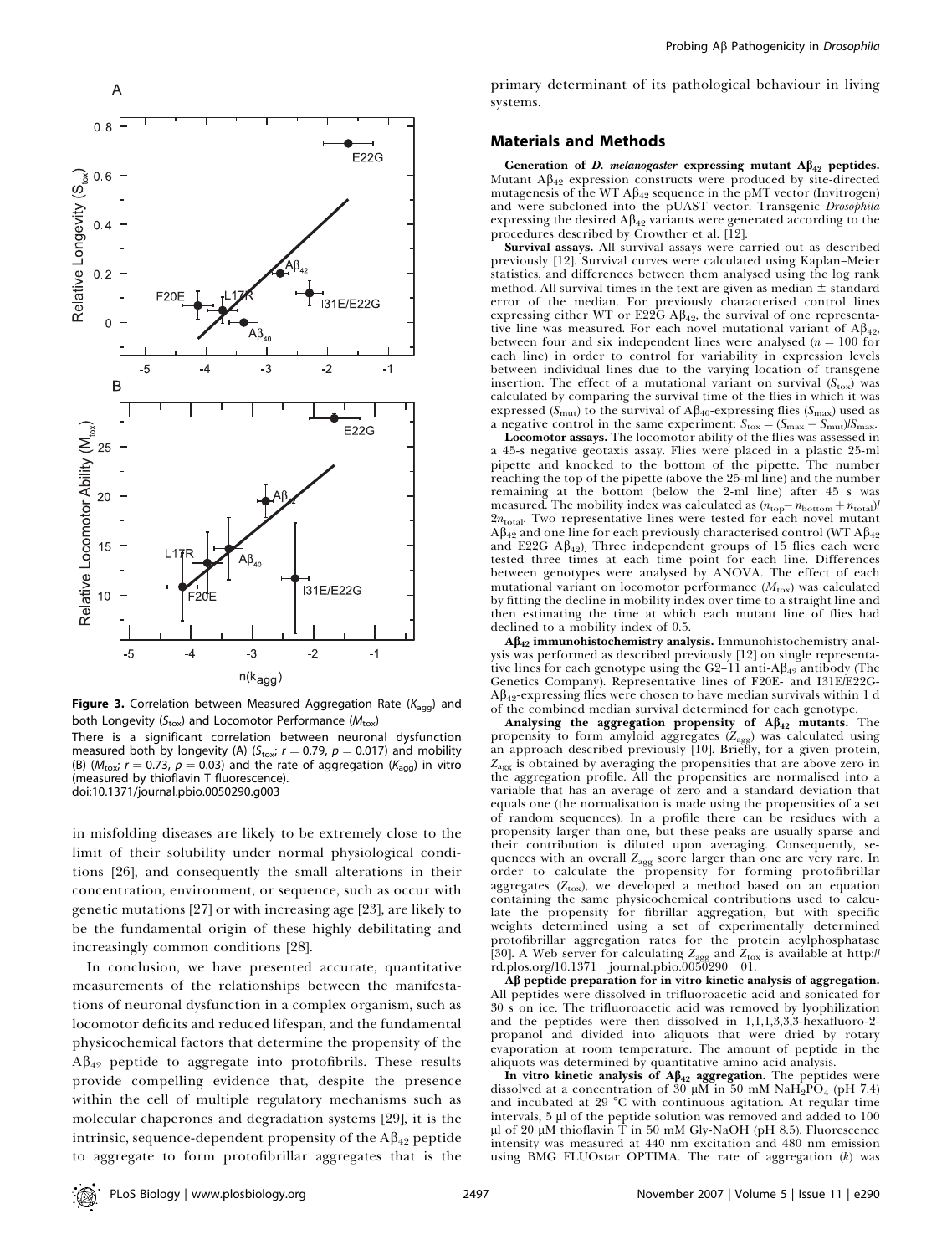

Figure 4. In Vitro and In Vivo Biochemical Analysis of F20E and I31E/E22G  $AB_{42}$ 

(A) F20E A $\beta_{42}$  (blue squares) aggregates more slowly than WT A $\beta_{42}$  (red circles), and both were found to have formed well-defined fibrils at the end point of this assay (Figure S3).

(B) Immunohistochemistry shows extensive A $\beta_{42}$  deposition (brown staining) in the brain of WT-A $\beta_{42}$ –expressing flies at 20 d of age (arrows).

(C) In contrast, F20E A $\beta_{42}$  flies show no evidence of A $\beta_{42}$  deposition at 20 d of age.

(D) Both E22G (red circles) and I31E/E22G (blue squares) A $\beta_{42}$  aggregate at similar rates as measured by Thioflavin T fluorescence.

(E)  $\mathsf{AB}_{42}$  immunohistochemistry shows deposition throughout the cortex in the brain of E22G-A $\mathsf{BA}_{42}$ -expressing flies at 8 d of age (arrows). This deposition is also associated with the appearance of vacuoles (asterisks).

(F) Flies expressing I31E/E22G A $\beta_{42}$  show extensive deposition of A $\beta_{42}$  throughout their cortex (arrows). In contrast to (E), no evidence of neurodegeneration (vacuolation) is seen.

doi:10.1371/journal.pbio.0050290.g004

determined by fitting the plot of fluorescence intensity versus time to a single exponential function  $y\!=\!q\!+\!A\mathrm{e}^{(-kt)}$  [30], and  $t_{1/2}$  was calculated using  $t_{1/2} = \ln 2/k$ .

 $qRT-PCR$ . Twenty flies expressing each variant of  $A\beta_{42}$  were collected at day 0 (i.e., on the day of eclosion) for each transgenic line to be analysed. The flies were then anaesthetised and decapitated, and the heads were collected and snap frozen in liquid  $N_2$ . Total RNA was extracted from the fly heads using the Qiagen RNeasy mini kit with on-column genomic DNA digestion using DNAse 1. The concentration of total RNA purified for each line was measured using a NanoDrop spectrophotometer. One microgram of RNA was then subjected to reverse transcription using the Promega Reverse Transcription System with oligo dT primers. qRT-PCR was performed using a BioRad iCycler and Absolute QPCR SYBR Green Fluorescein Mix (ABgene). Each sample was analysed in triplicate and with both target gene  $(A\beta_{42})$  and control gene (RP49) primers in parallel. The primers for the  $A\beta_{42}$  PCR were directed to the 5' end of the signal secretion peptide sequence and the 3' end of the  $\Lambda\beta$  coding sequence: forward, GCATTCGTGAATTCATGGCGAGCAAAGT; reverse, TACTTCTAGATCCTCGAGTTACGCAATCAC. The RP49 primers were designed across an intron to avoid amplifying any residual genomic DNA contamination: forward, ATGACCATCCGCCCAG-



Figure 5. Propensity to Form Protofibrillar Aggregates ( $Z_{\text{tox}}$ ) as a Predictor of the Effects of A $\beta_{42}$  in Flies

(A)  $Z_{\text{tox}}$  predicts more accurately (r = 0.83, p < 0.00001) than  $Z_{\text{agg}}$  (Figure 2A) the relative longevity ( $S_{\text{tox}}$ ) of flies expressing different A $\beta_{42}$  variants. (B)  $Z_{\text{tox}}$  predicts more accurately (r = 0.75, p = 0.001) than  $Z_{\text{aq}}$  (Figure 2B) the relative locomotor ability ( $M_{\text{tox}}$ ) of flies expressing different A $\beta_{42}$  variants. The errors in S<sub>tox</sub> measurements (y-axis) are standard errors of the mean arising from the average of the independent lines of flies tested for each variant. The errors in the predictions of protofibril formation propensity ( $Z_{\text{tox}}$ ) are also shown (x-axis). doi:10.1371/journal.pbio.0050290.g005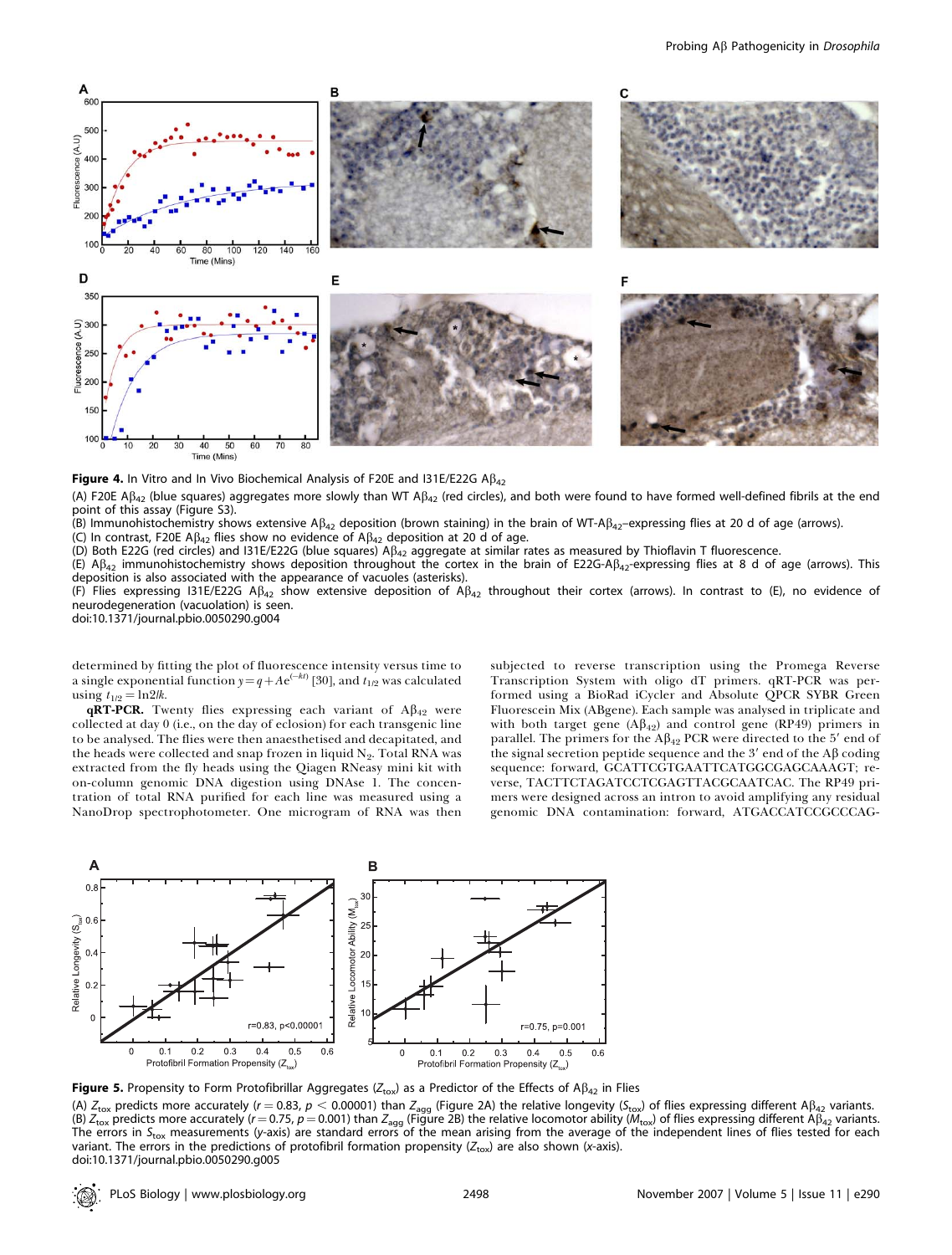CATCAGG; reverse, ATCTCGCCGCAGTAAACG. Relative expression levels were calculated using the Livak method.

#### Supporting Information

Figure S1. The F20E and I31E/E22G  $\mathbf{A}\beta_{42}$  Variants Rescue the Locomotor and Longevity Phenotype and Are Indistinguishable from Control Flies Expressing  $\text{AB}_{40}$ 

The  $A\beta_{40}$  peptide has been previously demonstrated not to reduce lifespan or locomotor ability compared to non-transgenic flies when expressed in the Drosophila central nervous system [12]. The longevity and locomotor ability of a typical line of flies expressing the  $\mathbf{A}\beta_{40}$  peptide under the control of the *elav*<sup>c155</sup> promoter were assessed in parallel with those of the lines of flies expressing F20E and I31E/E22G  $A\beta_{42}$  as a negative control for the effects of expressing a less aggregation-prone peptide in the brain of the Drosophila.

(A) Flies expressing F20E  $\mathbf{A}\beta_{42}$  (blue line) did not differ significantly in their longevity from flies expressing  $A\beta_{40}$  (red line).

(B) Flies expressing I31E/E22G  $\widehat{A}\widehat{B}_{42}$  (blue line) have slightly reduced longevity compared to  $A\beta_{40}$ -expressing flies (red line).

(C and D) Flies expressing  $\overline{F20E}$  or I31E/E22G A $\beta_{42}$  (blue triangles) are indistinguishable in locomotor ability from flies expressing  $A\beta_{40}$  (red squares).

Found at doi:10.1371/journal.pbio.0050290.sg001 (723 KB EPS).

Figure S2. qRT-PCR Analysis of  $A\beta_{42}$  Transcription Level for F20E and I31E/E22G Variants of  $A\beta_{42}$ 

The level of  $\mathbf{A}\beta_{42}$  mRNA present in each of two independent, representative lines of F20E- (F14 and F32) and I31E/E22G- (Isi68 and Isi51) A $\beta_{42}$ -expressing flies was compared to the level of A $\beta_{42}$ mRNA in the brains of flies expressing WT and E22G A $\beta_{42}$ . All values are relative to the level of  $WT A\beta_{42}$  expression and normalised against the level of the housekeeping gene RP49 (see Materials and Methods).

Found at doi:10.1371/journal.pbio.0050290.sg002 (6263 KB EPS).

Figure S3. Transmission Electron Microscopy of F20E and WT  $\mathbf{A}\mathbf{\beta}_{42}$ Aggregates

Samples were taken when the thioflavin T signal had reached a plateau for electron microscopic analysis. Aggregate solutions were placed on formvar-coated nickel grids and stained with uranyl acetate. WT A $\beta_{42}$  (left) and F20E A $\beta_{42}$  (right) show evidence of welldefined fibrils. Scale  $bar = 200$  nm for both panels.

Found at doi:10.1371/journal.pbio.0050290.sg003 (2.3 MB TIF).

Figure S4. Transmission Electron Microscopy of E22G and I31E/E22G  $A\beta_{42}$  Aggregates

E22G and I31E/E22G  $\mathbf{A}\beta_{42}$  were incubated for 24 h at room temperature (25 $\degree$ C) without shaking in order to minimise disruption

#### References

- 1. Chiti F, Dobson CM (2006) Protein misfolding, functional amyloid, and human disease. Annu Rev Biochem 75: 333–366.
- 2. Selkoe DJ (2003) Folding proteins in fatal ways. Nature 426: 900–904.
- 3. Barnhart MM, Chapman MR (2006) Curli biogenesis and function. Annu Rev Microbiol 60: 131–147.
- 4. Uptain SM, Lindquist S (2002) Prions as protein-based genetic elements. Annu Rev Microbiol 56: 703–741.
- 5. Fowler DM, Koulov AV, Alory-Jost C, Marks MS, Balch WE, et al. (2006) Functional amyloid formation within mammalian tissue. PLoS Biol 4: e6.
- 6. Fandrich M, Dobson CM (2002) The behaviour of polyamino acids reveals an inverse side chain effect in amyloid structure formation. EMBO J 21: 5682–5690.
- 7. Dobson CM (1999) Protein misfolding, evolution and disease. Trends Biochem Sci 24: 329–332.
- 8. Chiti F, Stefani M, Taddei N, Ramponi G, Dobson CM (2003) Rationalization of the effects of mutations on peptide and protein aggregation rates. Nature 424: 805–808.
- 9. Fernandez-Escamilla AM, Rousseau F, Schymkowitz J, Serrano L (2004) Prediction of sequence-dependent and mutational effects on the aggregation of peptides and proteins. Nat Biotechnol 22: 1302–1306.
- 10. Pawar AP, Dubay KF, Zurdo J, Chiti F, Vendruscolo M, et al. (2005) Prediction of ''aggregation-prone'' and ''aggregation-susceptible'' regions in proteins associated with neurodegenerative diseases. J Mol Biol 350: 379– 392.
- 11. Bukau B, Weissman J, Horwich A (2006) Molecular chaperones and protein quality control. Cell 125: 443–451.
- 12. Crowther DC, Kinghorn KJ, Miranda E, Page R, Curry JA, et al. (2005)

of the aggregates and so reveal any differences in morphology between the two samples. Aggregates were prepared as described in Materials and Methods. E22G  $\widehat{A}\beta_{42}$  forms both protofibrillar and fibrillar aggregates at this time (left). In stark contrast, I31E/E22G  $A\beta_{42}$  forms only well-defined fibrils (right). Scale bar = 500 nm for both panels.

Found at doi:10.1371/journal.pbio.0050290.sg004 (703 KB TIF).

Video S1. Reducing the Aggregation Propensity of  $A\beta_{42}$  Rescues Flies from Locomotor Dysfunction

This movie demonstrates the significantly greater locomotor ability of flies expressing F20E or L17R  $\mathbf{A}\beta_{42}$  compared to that of flies expressing WT  $\widehat{AB}_{42}$ .

Found at doi:10.1371/journal.pbio.0050290.sv001 (815 KB MOV).

Video S2. Reducing the Aggregation Propensity of E22G  $\mathbf{A}\beta_{42}$  Rescues Flies from Locomotor Dysfunction

This movie demonstrates the significantly greater locomotor ability of flies expressing F4D/E22G or  $I31E/E22G$  A $\beta_{42}$  compared to that of flies expressing E22G  $\mathbf{A}\beta_{42}$ .

Found at doi:10.1371/journal.pbio.0050290.sv002 (1.0 MB MOV).

### Acknowledgments

The work using Drosophila described in this paper was carried out in the University of Cambridge Department of Genetics, and we are extremely grateful to Professor M. Ashburner and Dr. S. Russell for providing the facilities for this study and for their invaluable advice. We would like to thank T. Sendall (Department of Medicine, University of Cambridge) for assistance with the fly work, and Dr. T. Rival (Department of Medicine, University of Cambridge) for advice on conducting the locomotor assays.

Author contributions. LML, APP, MV, DAL, CMD and DCC conceived and designed the experiments. LML, ACB, APP, and IEW performed the experiments. LML, GGT, and ACB analyzed the data. GGT and DAL contributed reagents/materials/analysis tools. LML, FC, MV, DAL, CMD and DCC wrote the paper.

Funding. This work was supported by grants from the Medical Research Council/Engineering and Physical Sciences Research Council Discipline Bridging Fund (LML), Swiss National Science Foundation (grant PBZHA-112735 to GGT), Gates Cambridge Trust (APP), Swedish Research Council (ACB), Royal Society (MV), European Union (FC), Ministero dell'Universita` e della Ricerca, Italy (FC), Medical Research Council, United Kingdom (DAL and DCC), Papworth Hospital National Health Service Foundation Trust (DAL), Wellcome Trust (CMD), and Leverhulme Trust (MV and CMD).

Competing interests. The authors have declared that no competing interests exist.

Intraneuronal Ab, non-amyloid aggregates and neurodegeneration in a Drosophila model of Alzheimer's disease. Neuroscience 132: 123–135.

- 13. Finelli A, Kelkar A, Song HJ, Yang H, Konsolaki M (2004) A model for studying Alzheimer's Abeta42-induced toxicity in Drosophila melanogaster. Mol Cell Neurosci 26: 365–375.
- 14. Iijima K, Liu HP, Chiang AS, Hearn SA, Konsolaki M, et al. (2004) Dissecting the pathological effects of human Abeta40 and Abeta42 in Drosophila: A potential model for Alzheimer's disease. Proc Natl Acad Sci U S A 101: 6623–6628.
- 15. Bilen J, Bonini NM (2005) Drosophila as a model for human neurodegenerative disease. Annu Rev Genet 39: 153–171.
- 16. Gidalevitz T, Ben-Zvi A, Ho KH, Brignull HR, Morimoto RI (2006) Progressive disruption of cellular protein folding in models of polyglutamine diseases. Science 311: 1471–1474.
- 17. Kim J, Onstead L, Randle S, Price R, Smithson L, et al. (2007) Abeta40 inhibits amyloid deposition In vivo. J Neurosci 27: 627–633.
- 18. Ida N, Hartmann T, Pantel J, Schroder J, Zerfass R, et al. (1996) Analysis of heterogeneous A4 peptides in human cerebrospinal fluid and blood by a newly developed sensitive Western blot assay. J Biol Chem 271: 22908–22914.
- 19. Buchanan RL, Benzer S (1993) Defective glia in the drosophila brain degeneration mutant drop-dead. Neuron 10: 839–850.
- 20. Westerman MA, Cooper-Blacketer D, Mariash A, Kotilinek L, Kawarabayashi T, et al. (2002) The relationship between Abeta and memory in the Tg2576 mouse model of Alzheimer's disease. J Neurosci 22: 1858–1867.
- 21. Dodart JC, Bales KR, Gannon KS, Greene SJ, DeMattos RB, et al. (2002) Immunization reverses memory deficits without reducing brain Abeta burden in Alzheimer's disease model. Nat Neurosci 5: 452–457.
- 22. Cleary JP, Walsh DM, Hofmeister JJ, Shankar GM, Kuskowski MA, et al.